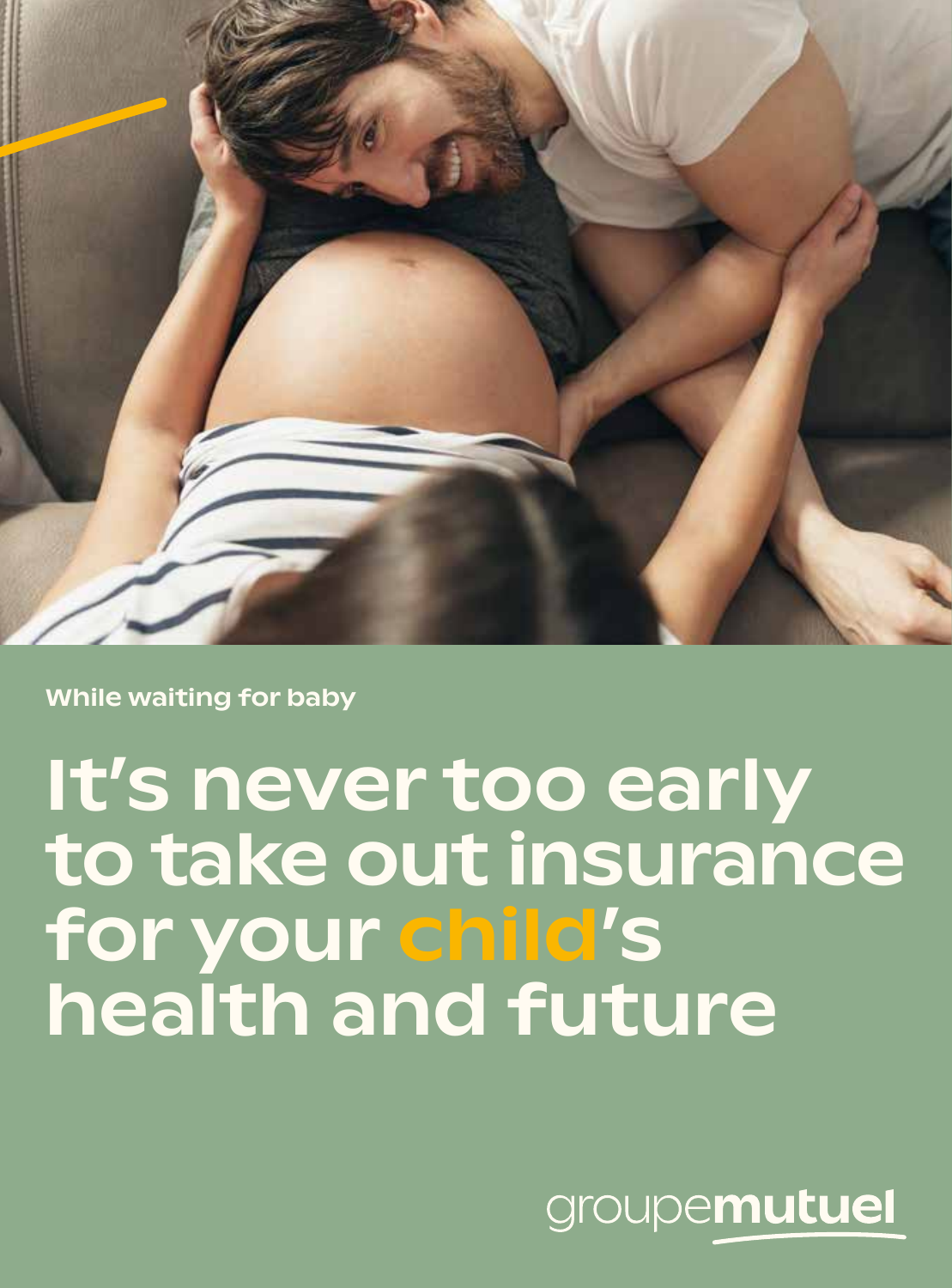$\sum$ 

### For expert advice on insurance matters

#### Our advisers are available to provide you with guidance at this important moment of your life.

Please do not hesitate to contact us directly at the following number or email address if you wish to set up a meeting or request a quote.



Our advisers are available for any further information, Monday to Friday, from 8.00 to 18.00, on 0800 808 848 or by email: offres@groupemutuel.ch

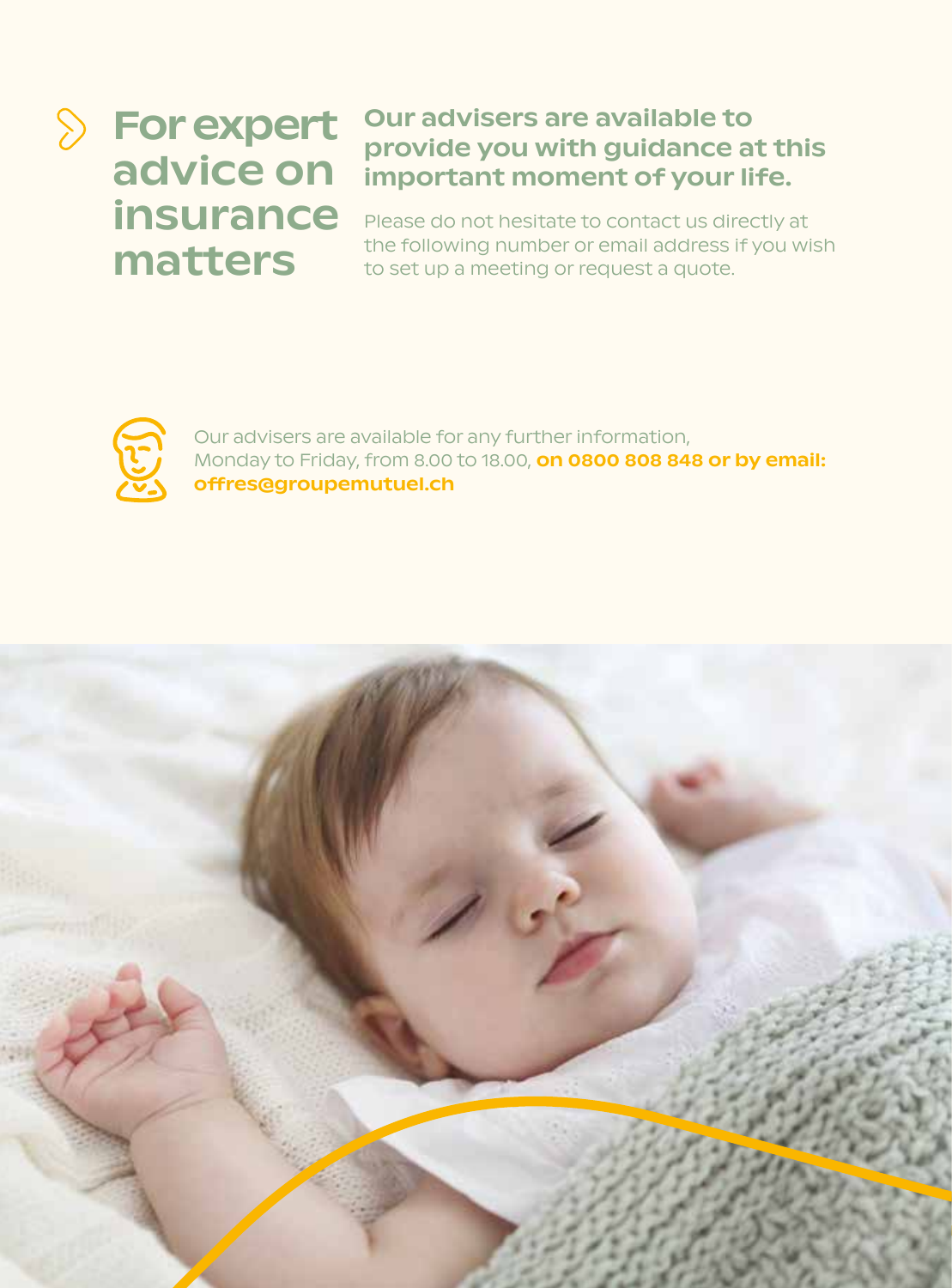## Dear parents-to-be,

As a multi-line insurance company offering a **wide range** of health and personal risk insurance benefits, we would like to draw your attention to the *importance* and  $\frac{1}{29}$  advantages of taking out prenatal and personal risk insurance before your child's birth.

Our advisers are available to provide you with further information.

We wish you all the very best for this future event.

Groupe Mutuel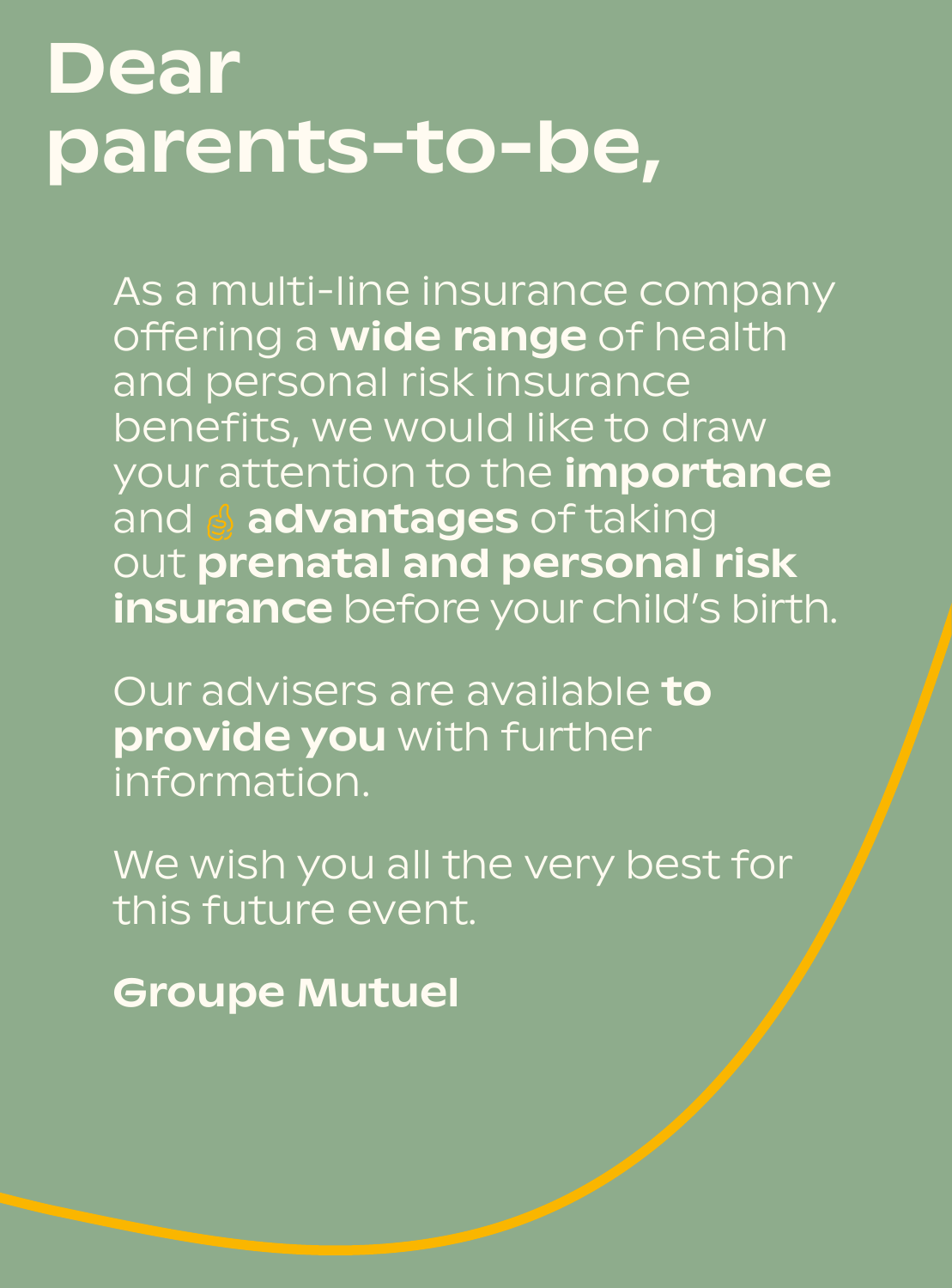

### Advantages of taking out prenatal insurance with Groupe Mutuel

My child is insured from birth and regardless of his/her state of health, in a private, semi-private or general ward.

I avoid having to fill in a **medical** questionnaire.

By taking out "Dentaire plus 2" and "Mundo" supplemental insurance before the birth of my baby, I will benefit from free premiums during my child's first three years.







When my baby is born, I will receive a free welcome gift from Groupe Mutuel at home.

One less administrative task to handle following the birth of my baby.



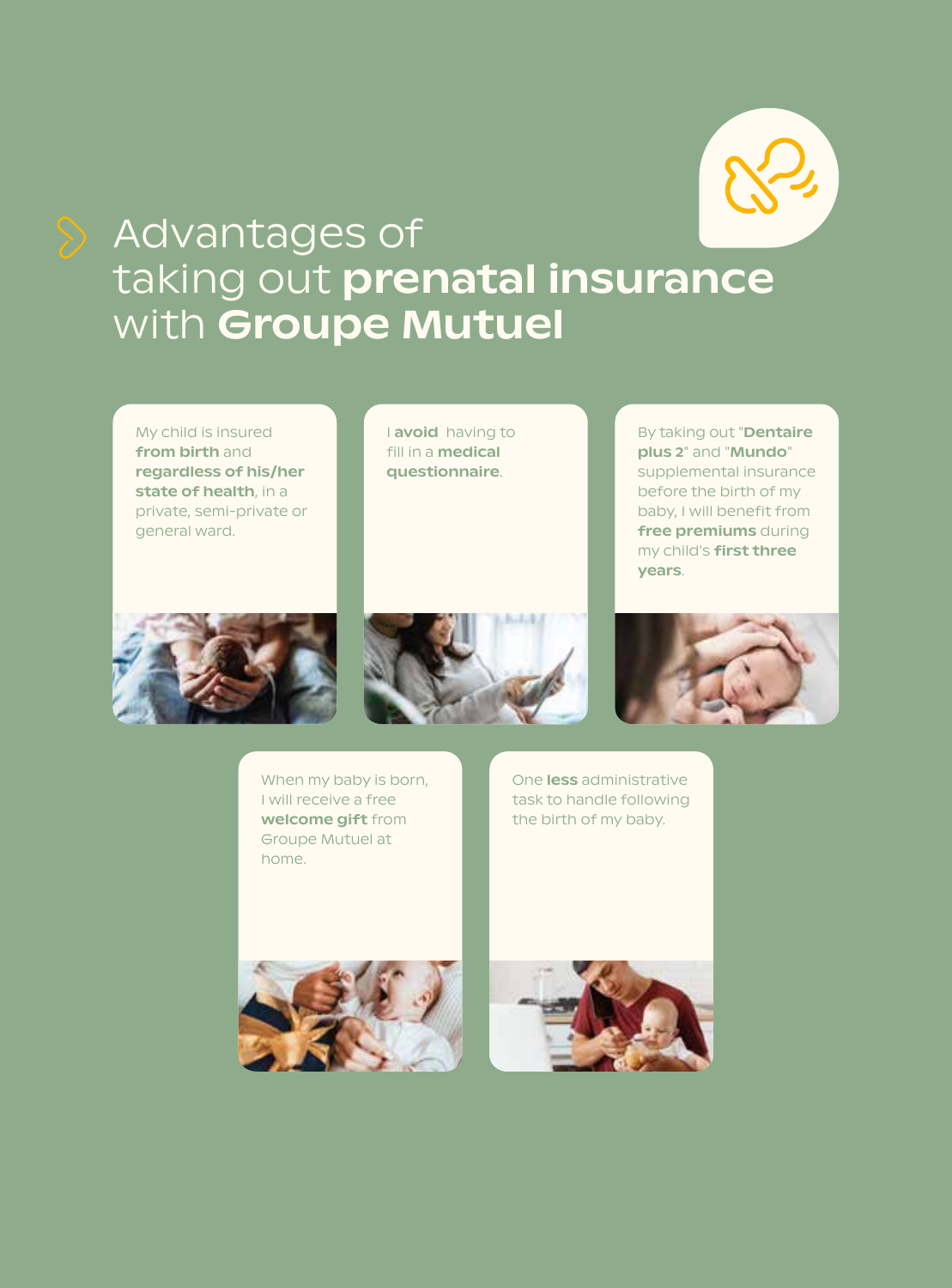## Prenatal insurance

## Protect your baby from birth onwards

The birth of a child is a wonderful event that fills you with happiness and pride. However, the joy and impatience of discovering your baby can often come with many questions, such as that of being properly insured\*.

#### What is prenatal insurance?

You can take out insurance for children of any age. You can also do so before your children are born. This is what "prenatal" insurance is all about.

#### What are the advantages of taking out prenatal insurance with Groupe Mutuel?

For your child to be covered from birth onwards, you must have taken out health insurance beforehand. With Groupe Mutuel's prenatal insurance, you are able to choose supplemental coverage for your future baby during your pregnancy. You can also benefit from the advantages mentioned on the previous page.

#### Start caring for of your baby now!

To make sure your newborn is well insured from its first cry, we suggest that you:

- choose a basic health insurance model (standard or alternative model);
- include the accident risk;
- complete the coverage by adding one or more supplemental insurance plans, depending on your requirements.

Therefore, you will ensure that your newborn child is protected in the best possible way.

#### Do you need support? Our advisers are available for assistance. You can find their contact details on the previous pages.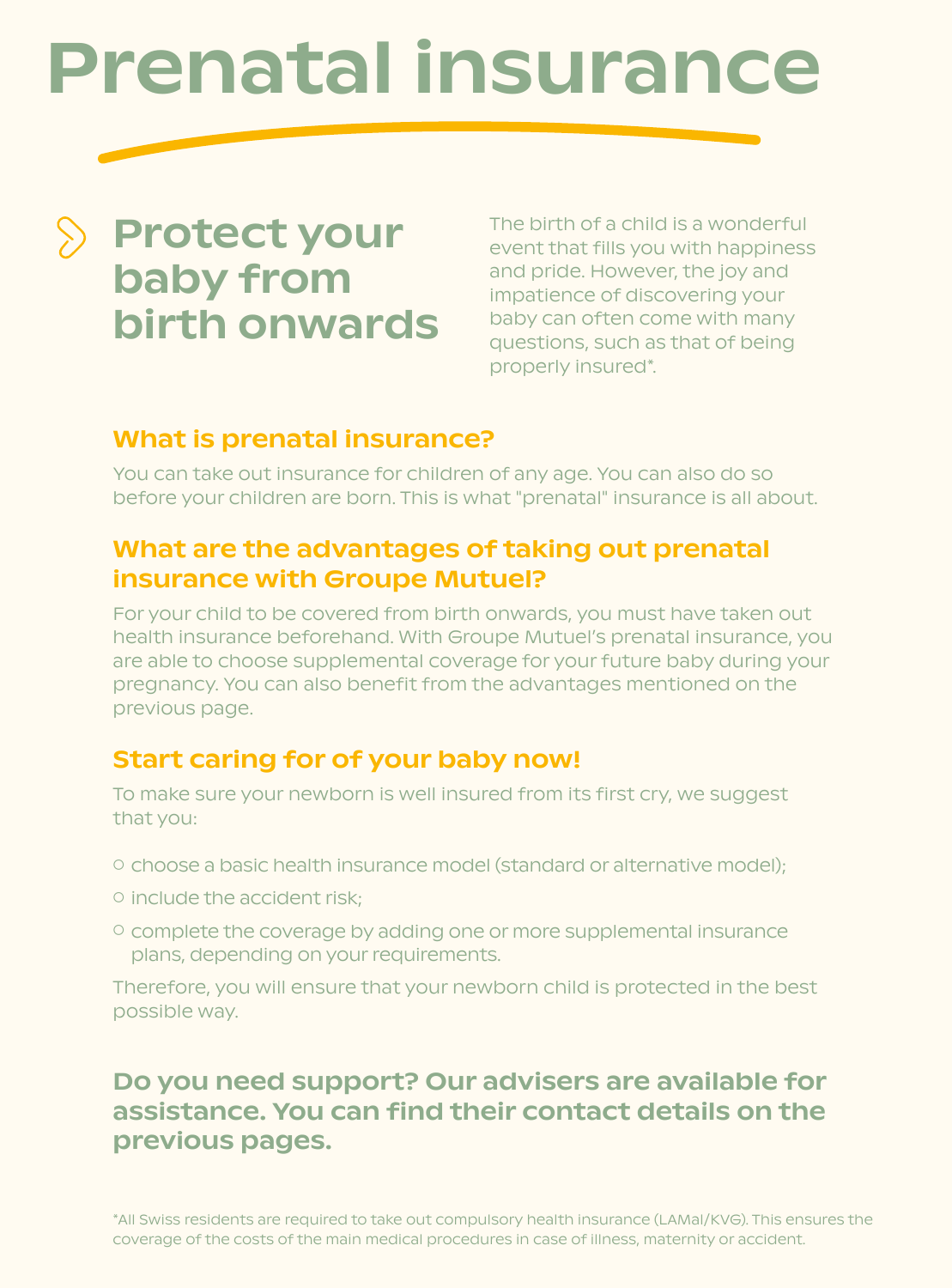## Advantages of taking out an individual provident plan with Groupe Mutuel





Dreams come true

A bright future for my children



Tax savings



Lasting assets

Protection for my loved ones





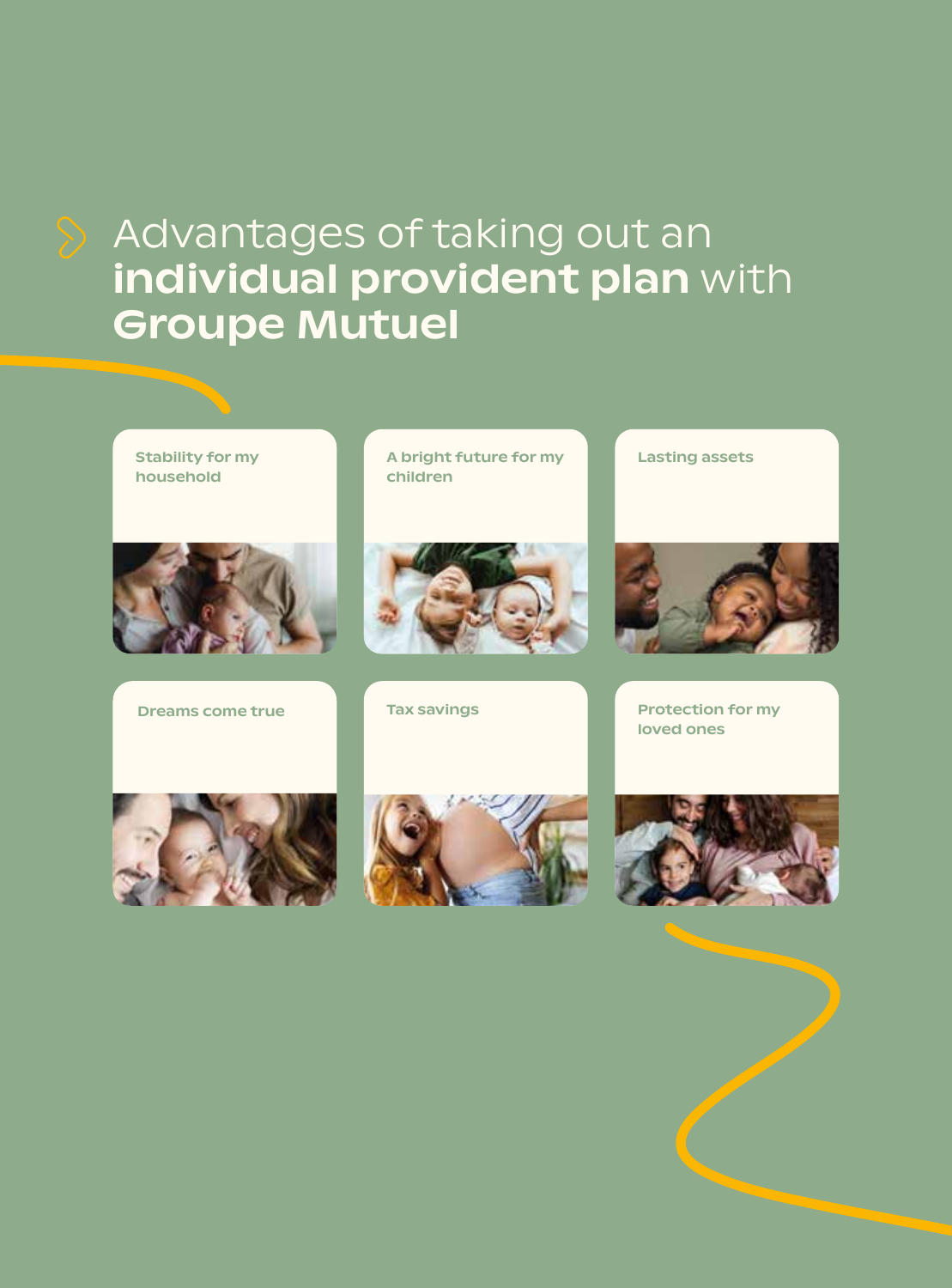# Life insurance

## Act now for tomorrow!

Your children's future, tax savings, possible disability… Individual provident plans will provide you and your family with financial security and freedom in every situation.

#### Look to the future with confidence

To protect yourself against potential future risks, individual provident plans represent a true opportunity for you and your family.

#### A useful gift in the long term

In material terms, young children already have all they need: books, toys, cuddly toys, accessories, clothes, etc. However, in a few years, their needs will have changed. As future parents, you want to give your child the best possible gift. In other words, a meaningful one that will both please them and be useful in the long term.

#### Continue to save money for your children, such as by taking out life insurance

Which type of savings should I choose: life insurance or a savings account? Compared to the traditional savings account, life insurance offers significant advantages, such as:

- Returns that are generally higher than with a savings account.
- The payment of premiums in the event of earning incapacity following illness, accident or death of the policyholder.
- The payment of the capital amount to the policyholder at the end of the contract. You will therefore maintain control over the use of the capital amount.



Attentive to your needs, our advisers are available to provide you with a tailor-made insurance solution. Their details can be found on the previous pages.